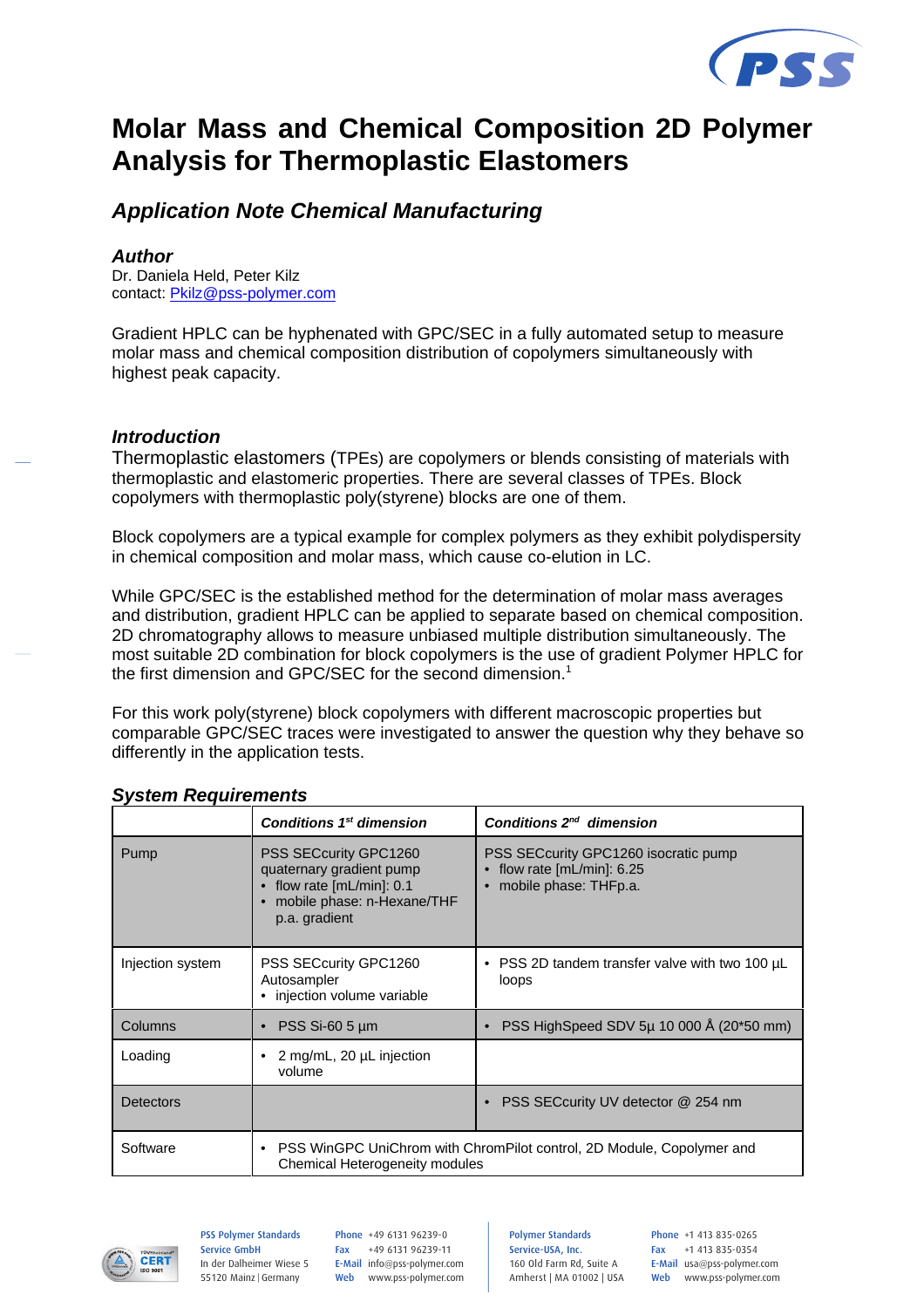



The figure above shows the PSS 2D Polymer Analyzer with the transfer valve integrated in the column compartment of the 1<sup>st</sup> dimension (left). Figure 1 below shows the schematic 2D setup.

The ELSD has not been used as the UV detector was sufficient for this application.

The 2D tandem switching valve is fully controlled by WinGPC Software and collects a new fraction while the previous one is injected and analyzed.

To speed up the 2<sup>nd</sup> dimension special GPC/SEC HighSpeed columns with large inner diameter are used.<sup>2</sup> These columns can be operated at higher flow-rates. A single GPC/SEC analysis needs then 2 minutes to be completed. The amount of solvent per analysis is the same as when standard analytical GPC/SEC columns are used (approx. 12.5 mL). The advantage of the HighSpeed columns is that they decrease the analysis time significantly (by a factor of 6.25) and therefore allow on-line hyphenation and many fractions to be analyzed in short time. $3, 4$ 



*Fig. 1:* Scheme for an online 2D (HPLC -GPC/SEC) setup. One loop of the switching valve is filled by the first dimension while the second loop is injected onto the GPC/SEC HighSpeed column



PSS Polymer Standards Service GmbH In der Dalheimer Wiese 5 55120 Mainz |Germany

Phone +49 6131 96239-0 Fax +49 6131 96239-11 E-Mail info@pss-polymer.com Web www.pss-polymer.com Polymer Standards Service-USA, Inc. 160 Old Farm Rd, Suite A Amherst | MA 01002 | USA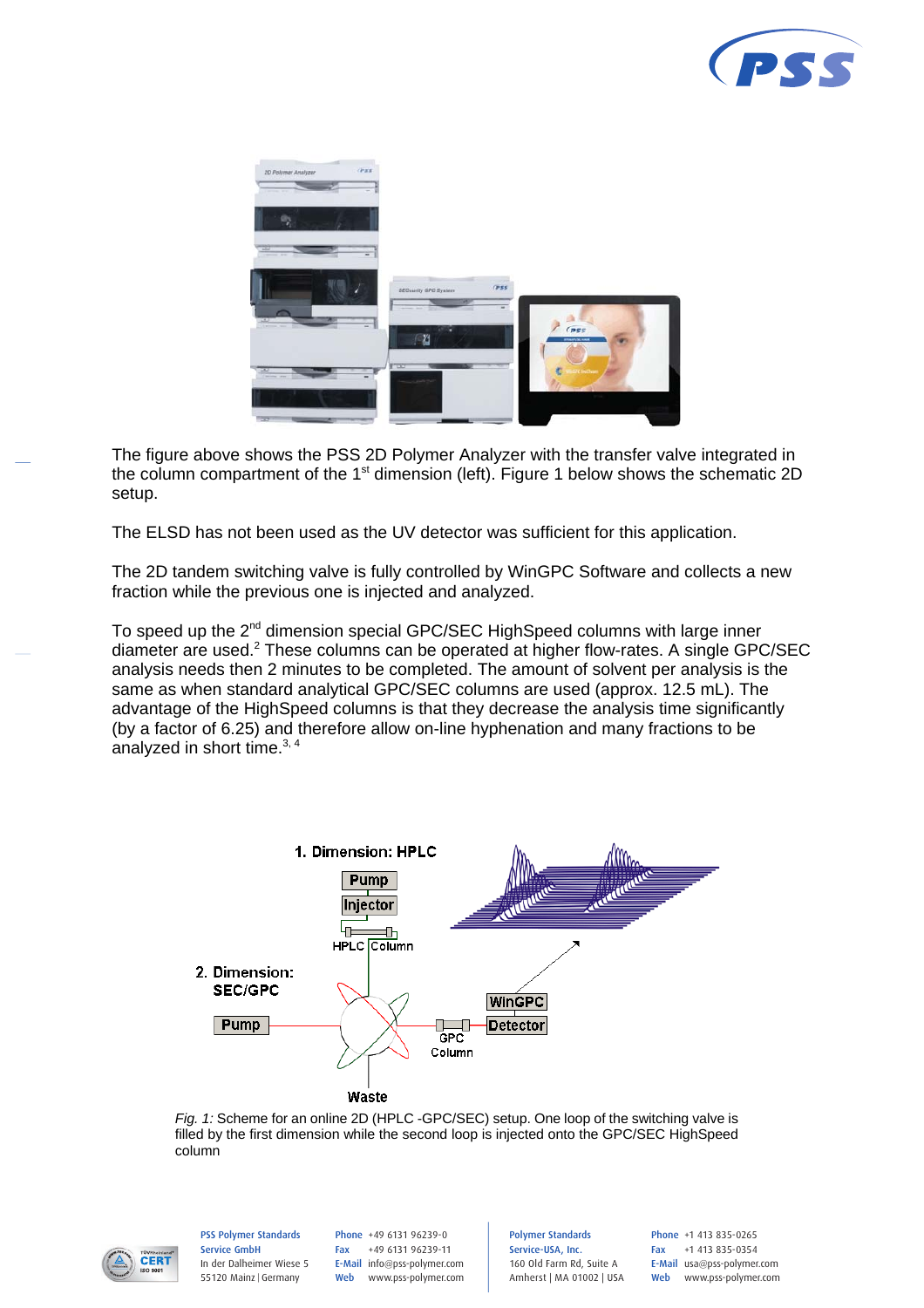

# *Results & Discussion*

Three different samples have been investigated. First the single methods, GPC/SEC and Polymer HPLC, have been tested. They showed the following results:

| sample | <b>GPC/SEC results</b>                                                        | <b>HPLC</b> results                                   |
|--------|-------------------------------------------------------------------------------|-------------------------------------------------------|
|        | only one peak detected                                                        | broad multi modal distribution with many<br>shoulders |
| В      | only one peak detected,<br>compared to A: slight shift to<br>lower molar mass | broad multi modal distribution with many<br>shoulders |
|        | one peak with a small shoulder<br>detected, approx. same molar<br>mass as B   | one peak with a small shoulder detected               |

Table1: Observations for the single experiments

Since these results did not allow a precise data analysis and interpretation, HPLC and GPC/SEC separation were hyphenated online. The results are shown in figures 2 to 4 as contour plot. The contour plots show clearly resolved peaks and allow a much better understanding of the differences.

Samples A and B, that show one narrow main peak in GPC/SEC, reveal in the 2D separation several peaks, that co-elute in GPC/SEC. For sample A four peaks are present, while Sample B shows only three peaks.

The HPLC separation shows that these species differ in composition and their poly(styrene) content.

Additional information is available from the color code. It indicates the concentration of each species and ranges from red (high concentration) to green/blue (low concentration/not present).

Quantification with simultaneous molar mass averages and composition results for each species can be determined after calibrating the GPC/SEC and HPLC axis.



*Fig. 2:* Contour Plot for Sample A reveals 4 peaks, that co-elute in GPC/SEC (ordinate: composition, abscissa: molar mass)



PSS Polymer Standards Service GmbH In der Dalheimer Wiese 5 55120 Mainz |Germany

Phone +49 6131 96239-0 Fax +49 6131 96239-11 E-Mail info@pss-polymer.com Web www.pss-polymer.com Polymer Standards Service-USA, Inc. 160 Old Farm Rd, Suite A Amherst | MA 01002 | USA